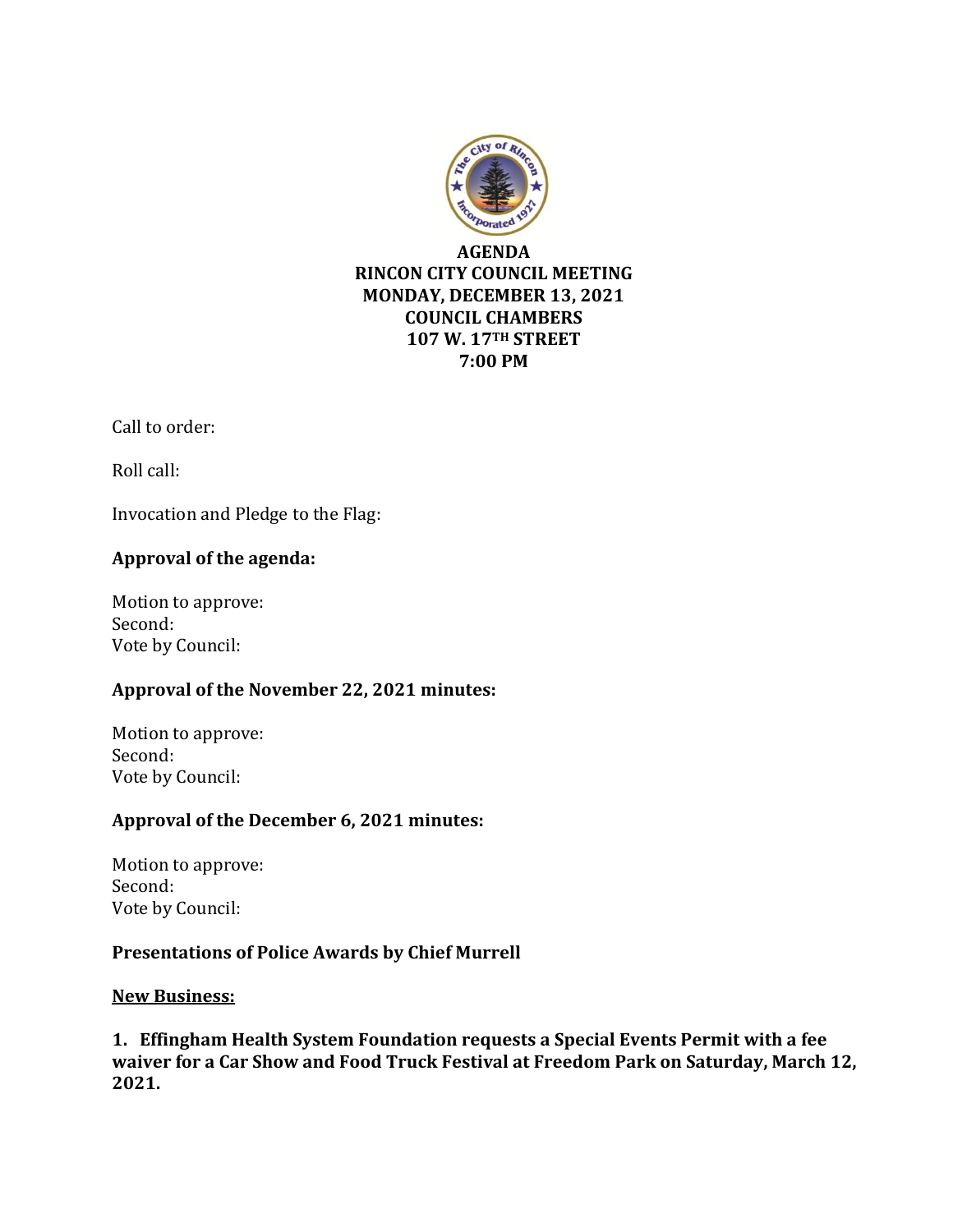Motion to approve: Second: Vote by Council:

**2. A request has been filed by John and Debra Lessard requesting approval for a Recombination of a 0.69 acre parcel adding 0.58 acres located at 3364 S Hwy 21. The 2.58 acre parcel located at 3396 S Hwy 21 will be revised to 2.00 acres. Both properties are owned by Rincon Church of God Inc. (Map and Parcel # R2700007 & R2700008)**

Motion to approve: Second: Vote by Council:

**3. Request for Council to issue a 10 day notice according to the ordinance for nuisance on property located at 19 Talmadge Drive and to pay all assessed fees.**

Motion to approve: Second: Vote by Council:

#### **4. Request approval to pay M.E. Sack for engineering services done at the WWTP in the amount of \$5,537.50. LI #320.4335.541453**

Motion to approve: Second: Vote by Council:

### **5. Request approval to pay Gilbert Pump and Mechanical \$9,200.00 for repairs to the WWTP. LI #506.4335.531125**

Motion to approve: Second: Vote by Council:

## **6. Griffin Contracting Inc request approval of pay request #2 in the amount of \$142,255.93 for the 2021 Rincon TSPLOST – Middleground Road. LI #320.4100.549104**

Motion to approve: Second: Vote by Council:

# **7. Request approval of proposed City of Rincon false alarm Fees.**

Motion to approve: Second: Vote by Council: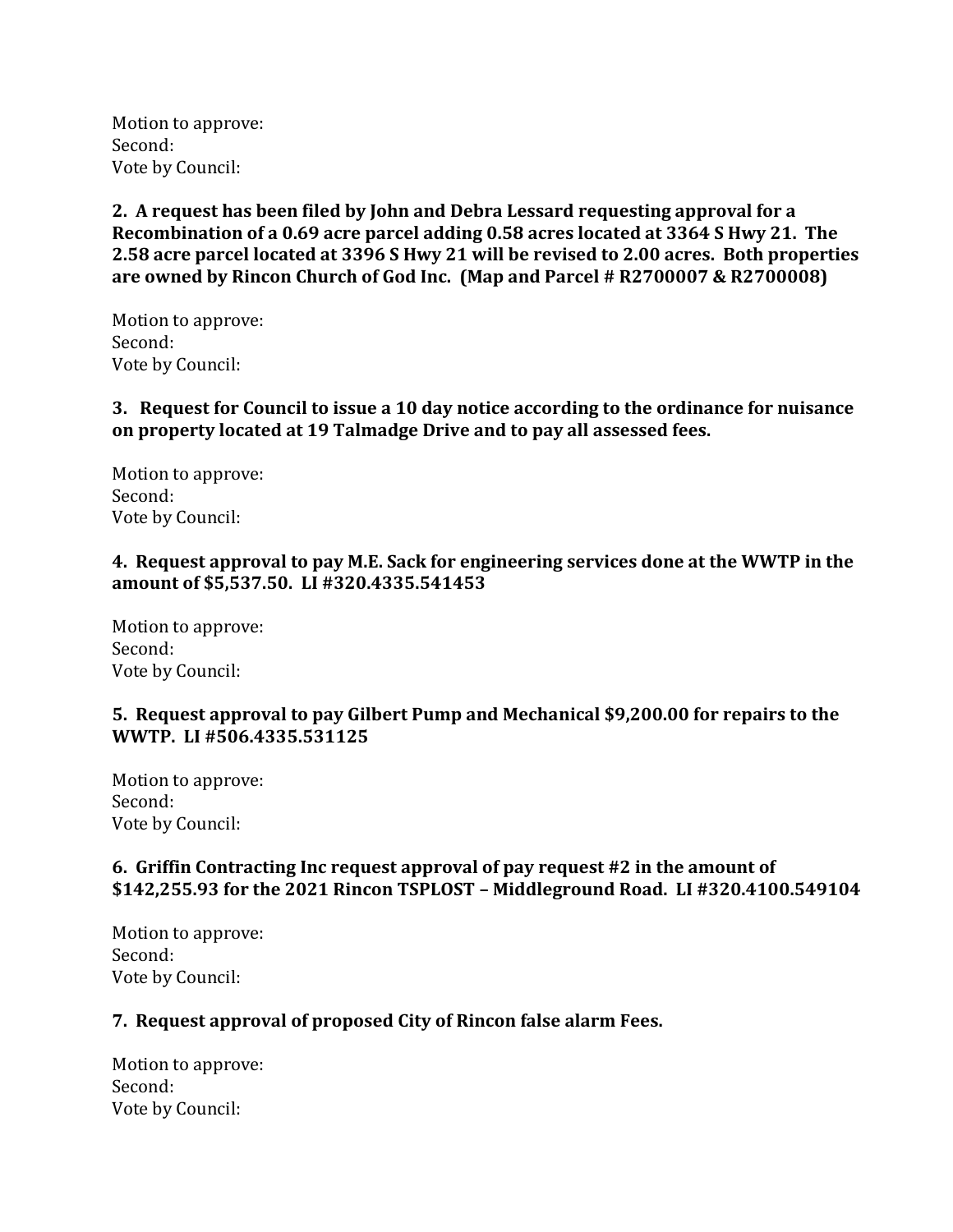## **8. Request approval to trade in current department issued duty weapons for new weapons.**

Motion to approve: Second: Vote by Council:

## **9. Request approval to trade current .40 cal. ammunition for 9mm ammunition.**

Motion to approve: Second: Vote by Council:

### **10. Discussion on the 2022 LMIG project.**

Motion to approve: Second: Vote by Council:

### **11. Vote on the first reading of an ordinance to annex 67.95 acre parcel located at 1360 Fort Howard Road; property is owned by Kenneth P Rule. (Map and Parcel # 04750061)**

Motion to approve: Second: Vote by Council:

## **12. Vote on the first reading of an ordinance to annex 4.46 acre parcel located at 0 Fort Howard Road; property is owned by Kenneth P Rule. (Map and Parcel # 04750061A00)**

Motion to approve: Second: Vote by Council:

## **13. Request to approve the City of Rincon's Workers Compensation Insurance with Georgia Municipal Association (policy period 1/1/2022 to 1/1/2023) at a total premium amount of \$147,952.00.**

Motion to approve: Second: Vote by Council:

# **14. Request approval to cancel the December 27, 2021 City Council meeting.**

Motion to approve: Second: Vote by Council: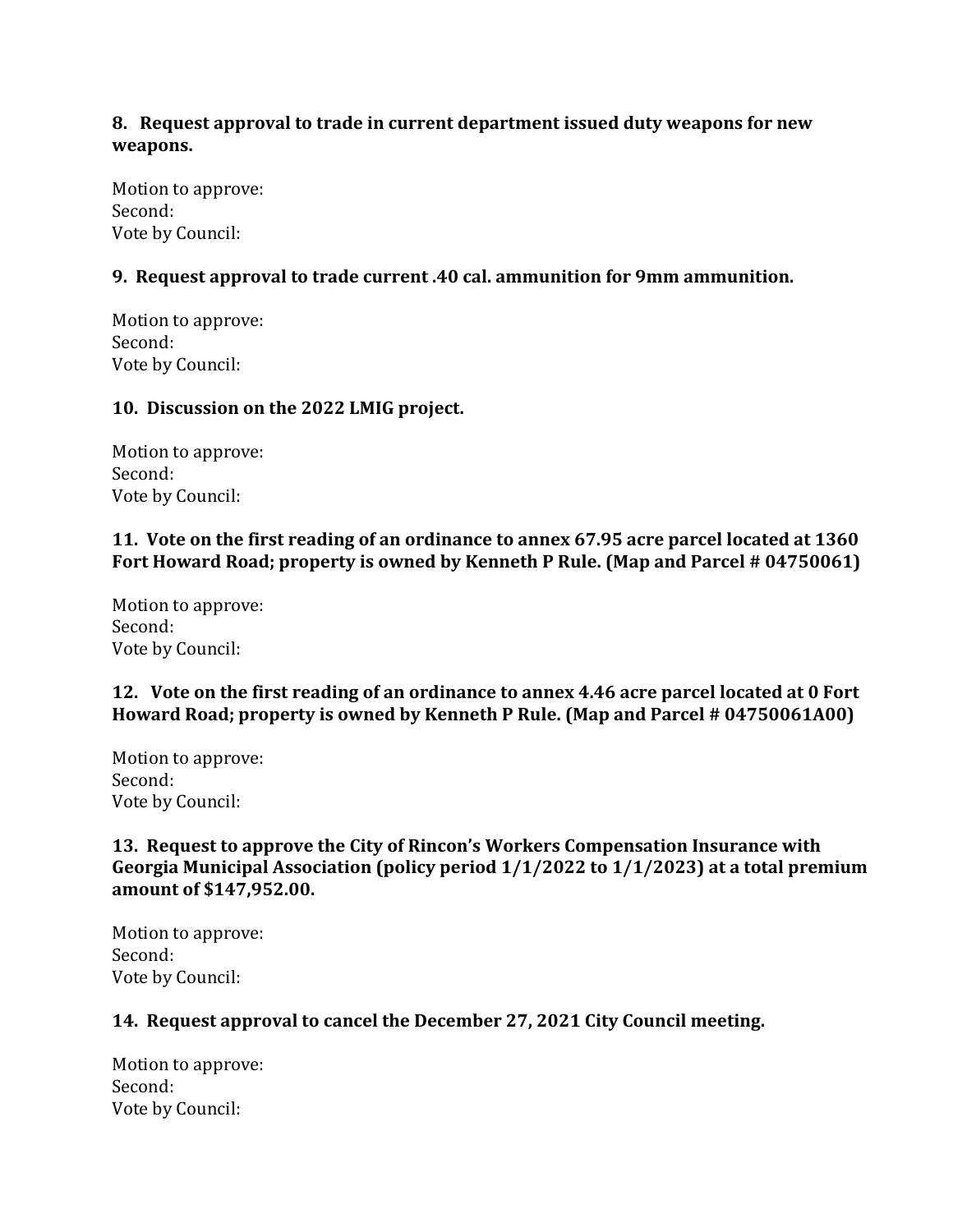#### **15. Administrative Reports:**

(b) City Engineer (h) Wastewater (c) Chief of Police (i) Finance (d) Fire Department (j) Lost Plantation (e) Building/Zoning Dept. (k) Mayor and Council (f) Recreation Dept.

(a) City Manager (g) Water/Sewer/Public Works

## **16. Executive session to discuss personnel, pending litigation, attorney client privilege, and real estate.**

Motion: Second: Vote by Council:

Motion to return to meeting: Second: Vote by Council:

#### **17. Follow the statutes of executive session, to put on file an executive session affidavit ad resolution.**

Motion to approve: Second: Vote by Council:

### **18. Take any action that is needed on the items from executive session.**

Motion to approve: Second: Vote by Council:

#### **Adjourn:**

Motion: Second: Vote by Council: